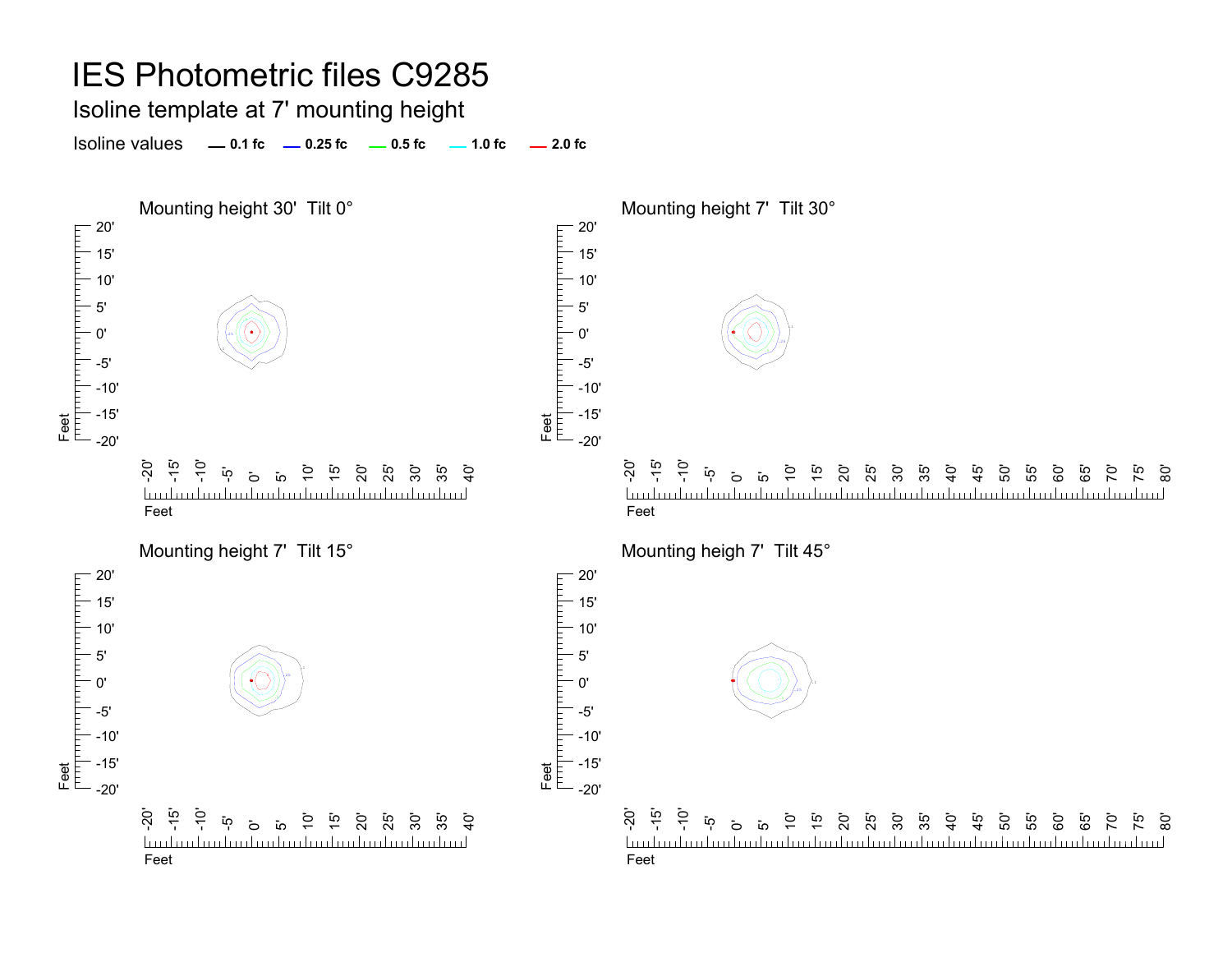Isoline template at 9' mounting height

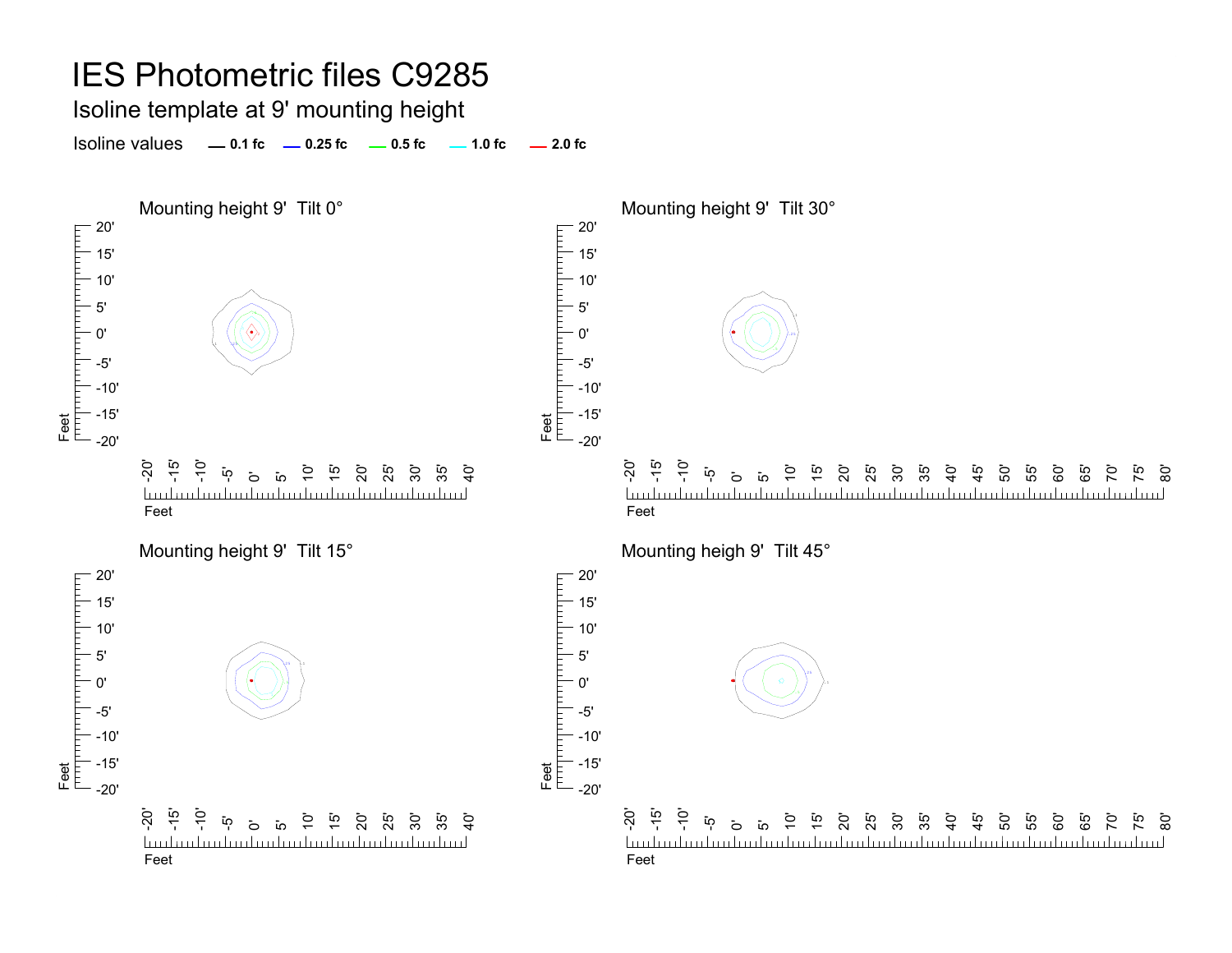#### IES Photometric files C9285 Isoline template at 11' mounting height Isoline values **0.1 fc 0.25 fc 0.5 fc 2.0 fc 1.0 fc** Mounting height 11' Tilt 0° and the Mounting height 11' Tilt 30°  $-20'$ 20' 15' 15' 10' 10' 5' .255' 0' 0' .1Feet<br>|<sup>|||||</sup>||<sup>|||||||||</sup>| -5'-5' -10'-10' -15' -15' Feet -20' -20'  $\overline{S}$ -15'  $\frac{1}{2}$ 15' 20' ິ 50<br>25 30'  $\mathbf{\ddot{o}}$ 10' ີ**່** 55  $\mathcal{G}$

Feet

20'

5'0'

гирипит

-20' - تە<br>- $\frac{1}{2}$  $\overline{Q}$ 15' 35'  $\mathbf{\ddot{o}}$  $\overline{a}$ 20' 25' 30'  $\frac{5}{4}$ ي<br>45 50' ה<br>55  $\overline{1}$ 60' 85 70' mlundundundundundundundundundundundundun <u>luuluuluuluul</u> Feet

<u>تہ</u> <u>ක</u>

Mounting height 11' Tilt 15° Mounting heigh 11' Tilt 45°



-10' -15' -20'-20' -15' <u>hudmahaalaalaalaalaalaalaalaala</u>

Feet

-10' ້າດຸ $\vec{p}$ 

ة ق

 $\ddot{5}$ 15' 20' 25' 30' 35'  $\ddot{5}$ 

Feet

Feet

 $-20'$ 15' 10' 5' 0' -5'

 $\overline{a}$  $\overline{1}$ 

<u>Industrialization builded introduction l</u>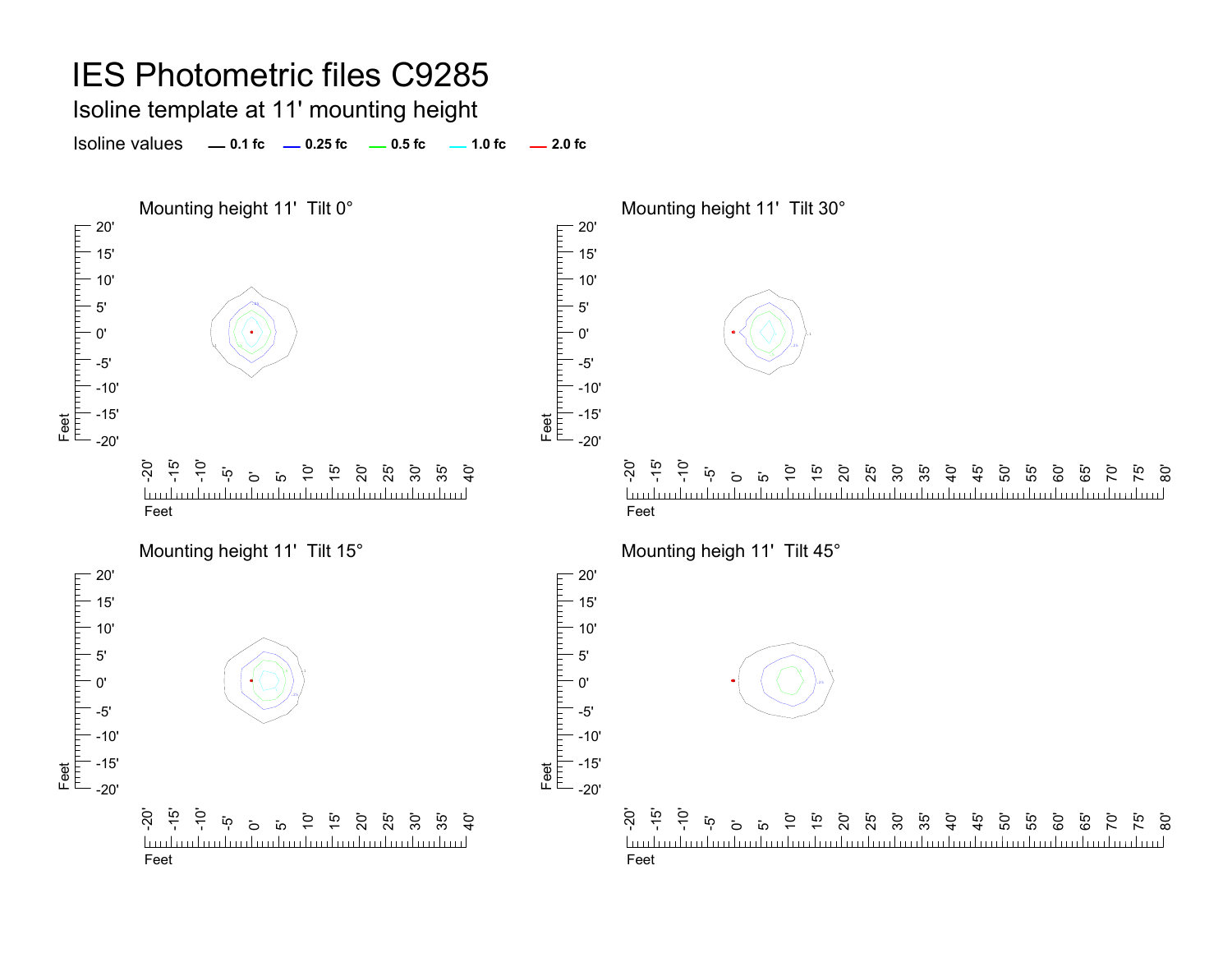Isoline template at 15' mounting height

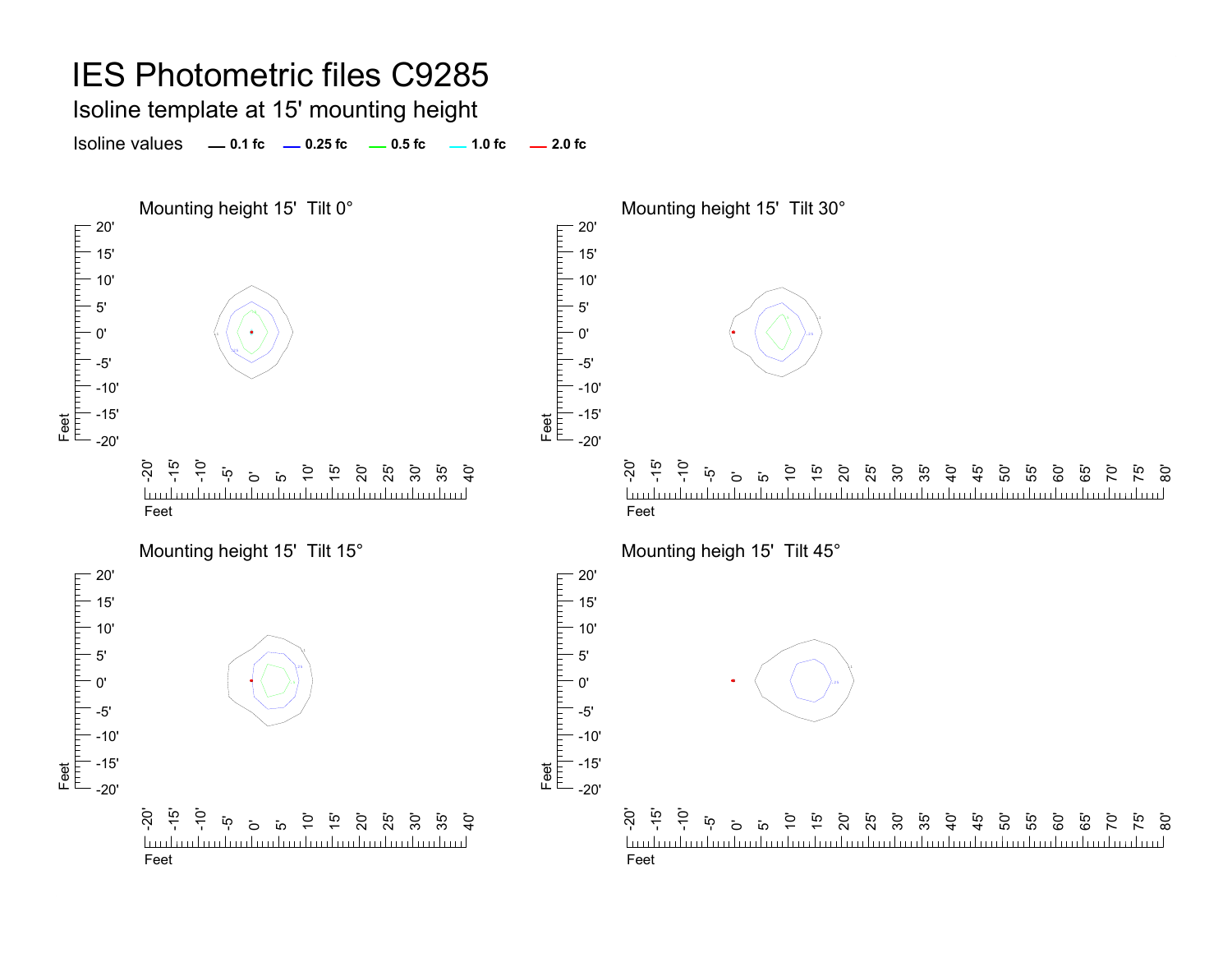Isoline template at 20' mounting height